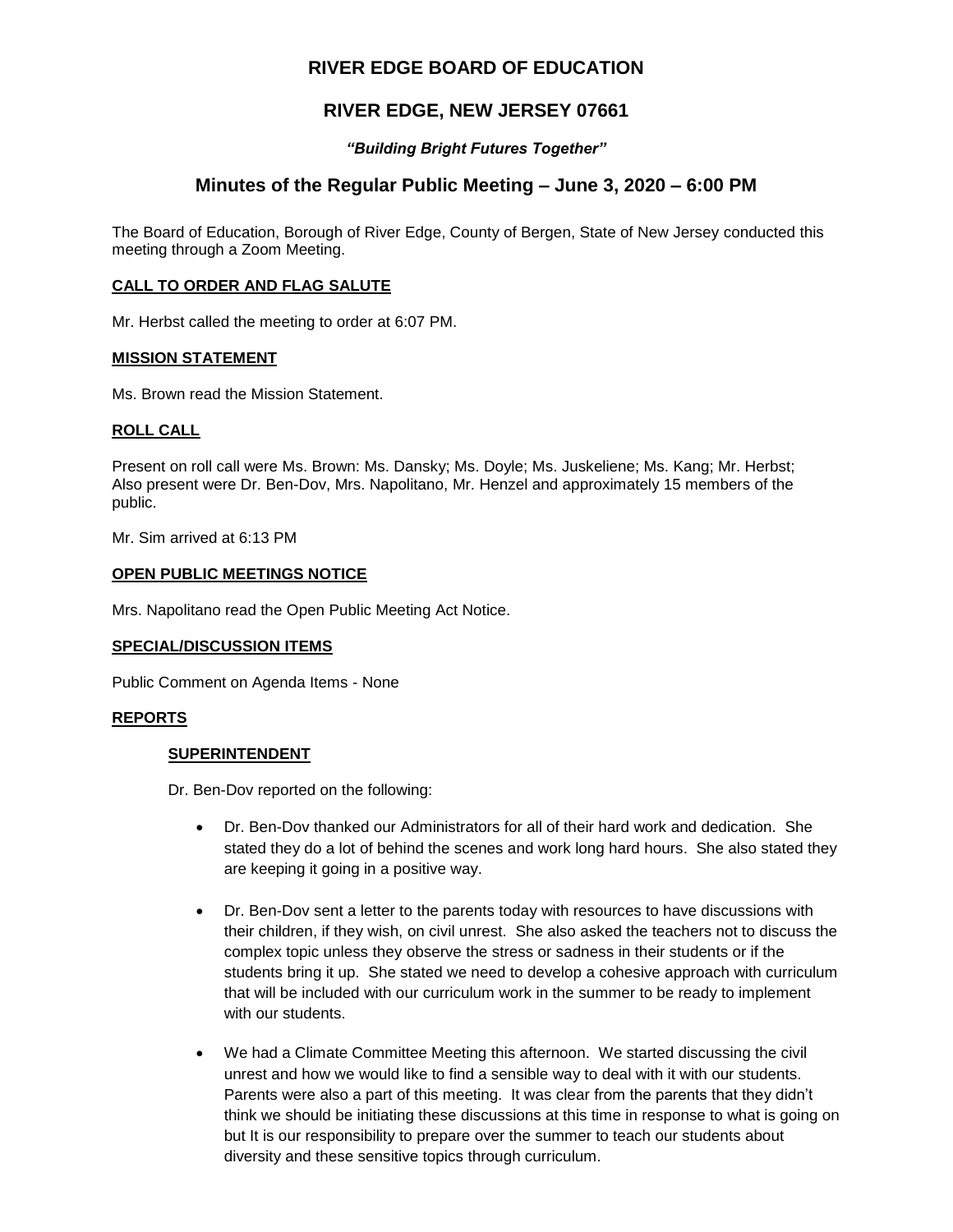- Dr. Ben-Dov set up a Curriculum Committee Meeting for June 16<sup>th</sup> at 4:00 PM.
- Pick- up of student belongings and drop off of textbooks took place yesterday at Cherry Hill School and it took place today at Roosevelt School. Both were very successful.
- Next week we will spend four days visiting every home of our  $6<sup>th</sup>$  graders, outside, providing a heartfelt recognition for our graduates and their families. The principals, teachers, and I are excited about this and to see the students. The photographer will follow us to each visit.
- The return of musical instruments and Chrome books will be on June 17<sup>th</sup> or June 18<sup>th</sup>. We will allow the children who will be in Summer School to keep their Chrome Books until Summer School is complete.
- Dr. Ben-Dov gave a heartfelt thank you to everyone who was so helpful with the pick-up of the student's belongings and drop off of the textbooks. She thanked the teachers, custodians, nurses, aides, secretaries, principals, and technology departments. She explained how this was done in a safe manner.
- The Fifth and Sixth grade students enjoyed sessions with Rodney Salomon with his Konscious Youth Development and company service. The students enjoyed the mindfulness activities. The staff had a nice and relaxing session with the company as well.
- In lieu of Field Day, teachers initiated Pride Day for Roosevelt School and Fun Day for Cherry Hill School. These activities will take place on June  $15<sup>th</sup>$ , with a rain date of June  $16<sup>th</sup>$ , and there will be a lot of non-screen activities that can be demonstrated on screen.
- We held four Parent Academies virtually: SEPAG Meeting on April  $27<sup>th</sup>$ , two Zoom Fatigue Academies on May 20<sup>th</sup> and May 28th, a Poetry one with Janet Wong on June 1<sup>st</sup>, and we are expecting one with Liberty Science Center on June 15<sup>th</sup>.
- Dr. Ben-Dov asked the board members what are their thoughts about making Summer School four days this summer instead of five days since it will be held virtually. The board asked questions such as: what is the work load for a student in one day? what would a four day schedule look like? what would a five day schedule look like? and how many mindful breaks will a student receive? Dr. Ben-Dov answered all of the questions that were asked, a discussion was held and it was decided to have a four day Summer School week this year.
- There is a re-opening task force that will meet on Friday, June  $5<sup>th</sup>$ , and it will be our first meeting. Our Committee is very large. It include Board representation by Caleb Herbst, with Parent Leaders, Principals, Curriculum Supervisor, and Teachers with REEA representation, Nurses, Technology, Mental Health, the Business Administrator, and the Building and Grounds Supervisor. We are planning on breaking up this larger group into smaller sub-committees that can focus on different areas. These Committees will deal with several topics. We will need to speak to the After School Program to see how to structure things. We have made it known to the Department of Education and the Governor we need more information and guidance which we don't have at this time. A survey came from the Department of Education and the Governor to parents to see what the parents will be comfortable with for September.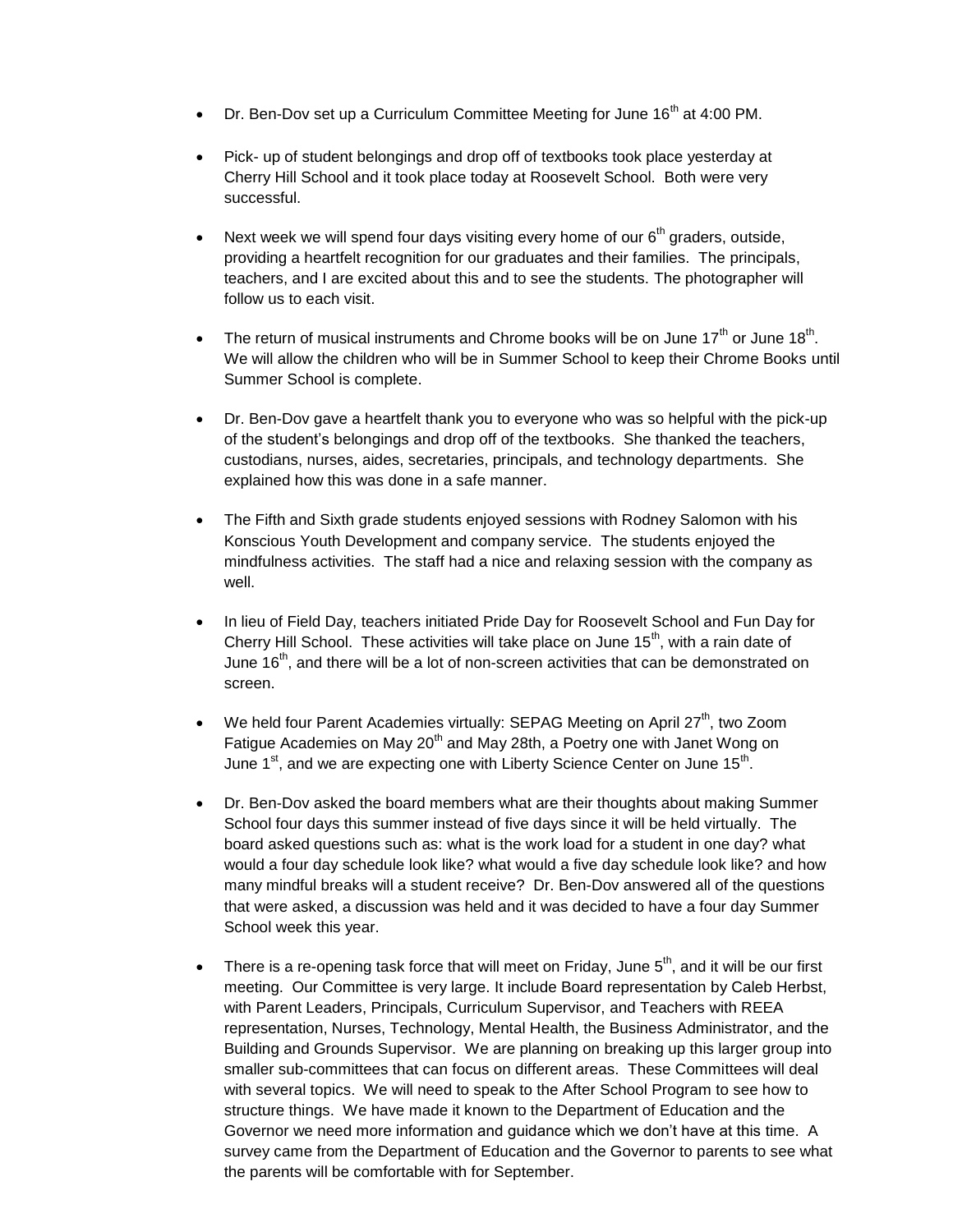- The Governor made a statement last week about permitting graduations outdoors. It was a very general statement, with no fine print. This was not coordinated with the Department of Education. He still put limits to 25 people and temperatures need to be taken. Elementary Schools were not included in this statement. Dr. Ben-Dov stated we are doing something very personal for our graduates since we will not be having a regular graduation this year.
- Dr. Ben-Dov stated we are still eagerly waiting for more guidance from the Department of Education and from the Governor.

# **PRINCIPAL**

Mr. Henzel reported on the following:

- Today we had our collection of library books, chorus vests, classroom books, and textbooks. Additionally, we returned student belongings that were left in the classroom from our departure in March. We still have about 60 or so student bags left. We will figure a way to get them to their owner. We received some great feedback from parents and Mr. Henzel read two emails he received. Mr. Henzel stated the day would not have been possible if it weren't for the help of our custodians at both schools. They were invaluable. He also thanked Mrs. Blute, Mrs. Sherlock, Mrs. Vernieri and select aides that came and helped out. Mr. Henzel also gave an extra shout out to the PTO for providing them all with lunch.
- Mr. Henzel stated since graduation cannot take place in elementary schools under the order of the New Jersey Office of Emergency Management, we have come up with a creative way to make graduation a little more special for our kids. A very small group of us will be visiting the homes of our students, presenting them with their diploma, and wishing them well. Both schools will be conducting home visits beginning Tuesday and concluding on Friday in the morning. Additionally, we will be creating a graduation video for the kids which will be shared the last week of school. Thank you to Ms. Cardia and Ms. Miele for putting this together for both of our schools.
- On Monday, June 15 (with a rain date of June 16) we will hold our virtual Roosevelt Pride Day and Cherry Hill will hold their virtual Fun Day. It all started with an email from Ms. Rigg encouraging her colleagues to put together something fun for the kids. The response from the teachers was overwhelming! Ms. Rigg compiled all the ideas into a Google Slide presentation. Teachers contributed to it and the students will preview next week before taking part in the fun activities on Monday. The slides will be posted in the students' Google Classroom under Announcements on either Wednesday or Thursday of next week. The aim of the day is to be stress-free and screen-free day.

# **PUBLIC DISCUSSION**

Mr. Herbst read the following public comment from Everlyn Kim (780 Elm Avenue): "Thank you to the Administrators and teachers today and also for coming up with clap in for the  $6<sup>th</sup>$  graders, making it personal and special. I was happy to see a letter from Dr. Ben-Dov today regarding current events. It is easy to keep silence because it is easier but it needed to be addressed. I would expect more from our district and I agree with Dr. Ben-Dov that it has to be included in our curriculum. Thank you to all." Mr. Herbst thanked Ms. Kim for her comment.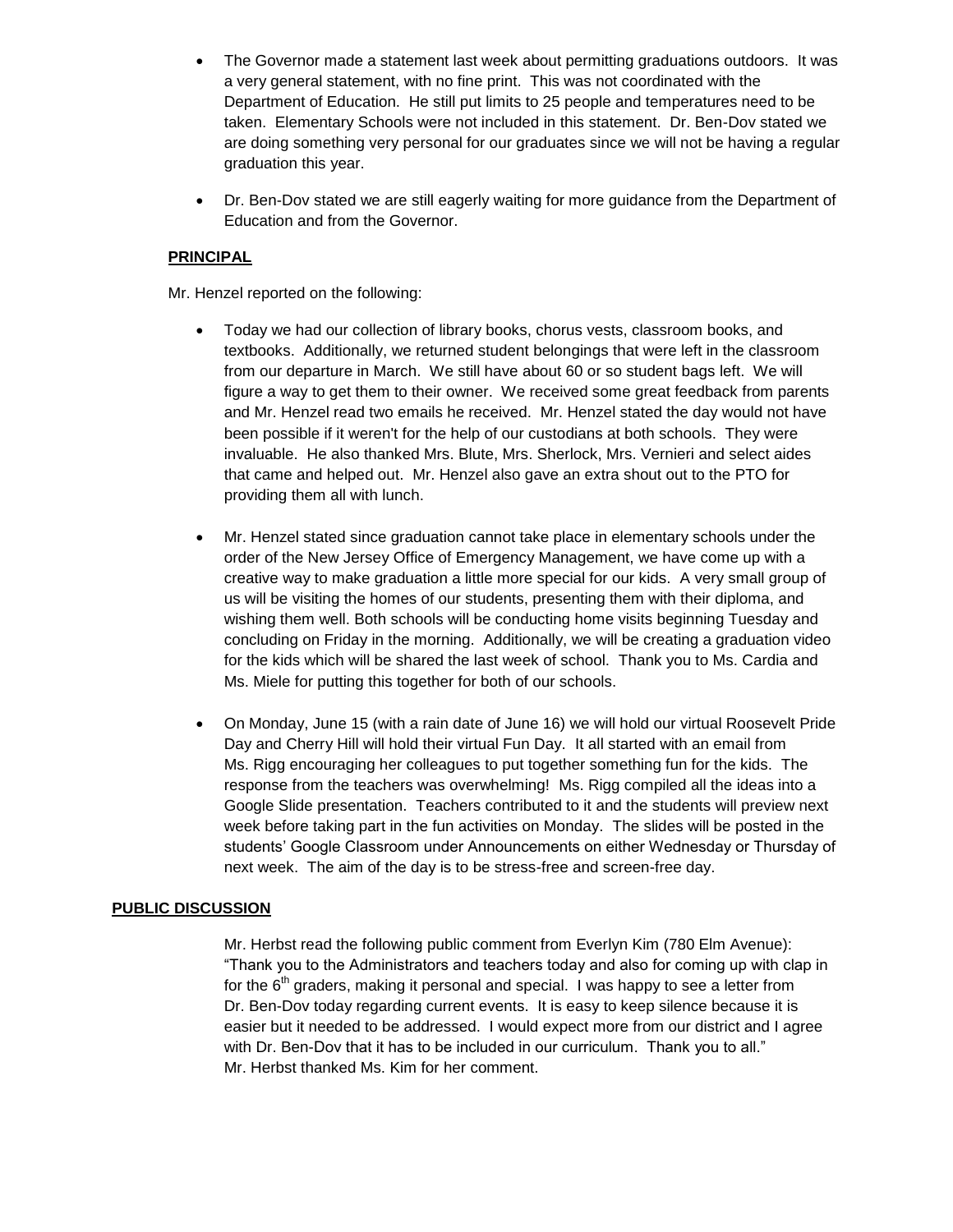# **BOARD SECRETARY**

Mrs. Napolitano reported on the following:

- Governor Murphy signed that Municipalities can delay the tax payments to schools. Mrs. Napolitano did want to thank the Borough of River Edge because they did not delay the tax payment to us.
- State Aid payments will be delayed
- Our funding is looking to be reduced. We are looking at a decrease of \$179,159 which means our budget must be reduced by that amount. We are waiting to see if that is the final amount.
- The Cares Act is based on Title Funds that has been distributed to each district that has Title I funds. Part of that money goes to the non-public schools based on enrollment numbers. It is a grant that we apply for and it's broad on what we can spend it on however, it is based on funding for needs due to the pandemic.
- FEMA reimbursement will be available for school districts to get reimbursed for certain items. It has to come out of pocket and they reimburse you for a percentage.
- We do not have clear documentation yet on what our schools should look like. We do have a meeting set up to start discussing this and come up with alternative plans for different scenarios.

# **PRESIDENT**

Mr. Herbst reported on the following:

- Mr. Herbst read the statement issued by the New Jersey School Board Association president Michael McClure and the Executive Director Lawerence Feinsod regarding the ongoing events in our Country.
- Mr. Herbst spoke about the Bergen County School Board Association meeting he attended on May  $27<sup>th</sup>$ . He stated knew of what was discussed at this meeting because of Mr. Gaffney's updates.
- Mr. Herbst gave the board members an additional update from Mr. Jim Gaffney, President of the Bergen County School Board Association. He stated there is no more information on how or when schools will re-open, hopefully Governor Murphy will give guidance by the middle of June, school aid cuts are hopefully final as now but still can change, when ready to start in-person Board of Education meetings consult with the Board Attorney and the Insurance Carrier for specific guidelines, consult with Board Attorney and the Insurance Carrier for in-person outdoor graduations, if possible boards should plan to meet once a month in the summer to stay current on important issues, be ready for questions from parents, and there are attorneys out there contacting school personnel who may have contracted the Covid-19 virus and see if they can connect it to exposure at the school and filing a law suit against the district.

# **CLOSED SESSION**

Motion made by Ms. Dansky, seconded by Ms. Doyle to convene into closed session at 7:02 PM.

### **Motion by: Ms. Dansky Seconded by: Ms. Doyle**

Ayes: Ms. Brown, Ms. Dansky, Ms. Doyle, Ms. Juskeliene, Ms. Kang, Mr. Sim, Mr. Herbst Nays: None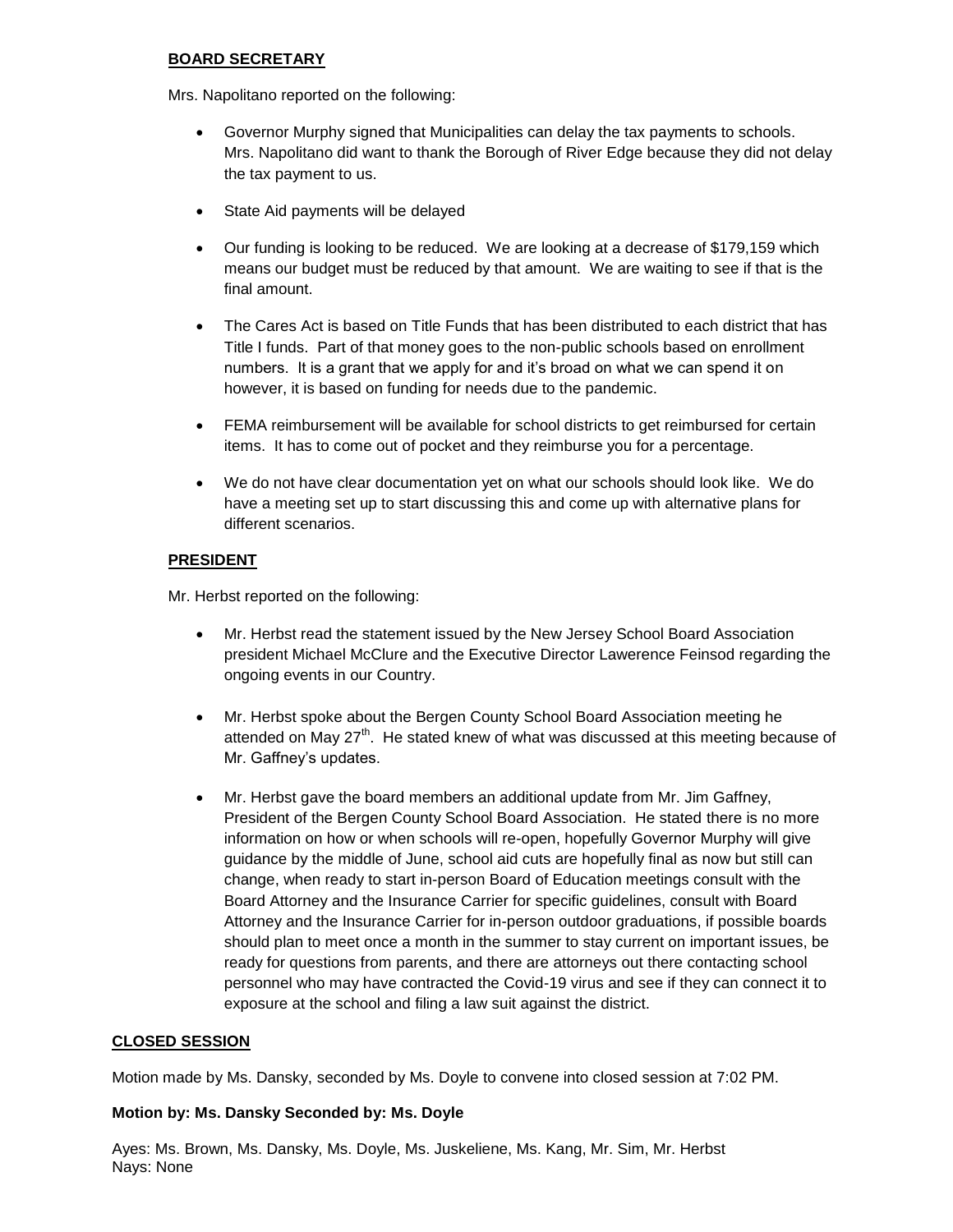# **RECONVENE**

Motion made by Mr. Sim, seconded by Ms. Brown to reconvene the regular public meeting at 8:00 PM.

Mr. Herbst stated the Board of Education needs to go back into closed session and will reconvene approximately 8:45 PM.

#### **CLOSED SESSION**

Motion made by Mr. Sim, Seconded by Ms. Brown to convene into closed session at 8:01 PM

#### **Motion by: Mr. Sim Seconded by: Ms. Brown**

Ayes: Ms. Brown, Ms. Dansky, Ms. Doyle, Ms. Juskeliene, Ms. Kang, Mr. Sim, Mr. Herbst Nays: None

#### **RECONVENE**

Motion made by Ms. Dansky, Seconded by Ms. Kang to reconvene the regular public meeting at 8:49 PM.

#### **Motion by: Mr. Dansky Seconded by: Ms. Kang**

Ayes: Ms. Brown, Ms. Dansky, Ms. Juskeliene, Ms. Kang, Mr. Sim, Mr. Herbst Nays: None

#### **COMMITTEES**

 Ms. Dansky stated that Finance and Facilities met on June 3rd. They spoke about sink ratio, purchasing PPE items, gloves, masks, FEMA, Cares Act, plexiglass, shields vs. gowns, hand held fogging machines, custodial support, snow removal extension , After School Program, decrease in our funding, tax payment from River Edge, and aid payment.

### **MOTIONS TO BE ACTED UPON**

#### **A. ADMINISTRATION/POLICY**

- **1**. That the Board of Education approve the Minutes and Confidential Minutes of May 18, 2020. (Addendum)
- **2**. That the Board of Education approve the staff development and travel as per the schedules for June 2020 including relevant mileage reimbursement. (Addendum)

#### **Motion by: Ms. Kang Seconded by: Ms. Brown**

Ayes: Ms. Brown, Ms. Dansky, Ms. Kang, Mr. Sim, Mr. Herbst Nays: None

#### **B. CURRICULUM/EDUCATION** - None

### **C. BUILDINGS & GROUNDS** - None

#### **D. FINANCE/GRANTS/GIFTS**

**1**. That the Board of Education authorize the contract with Educational Data Services for services in connection with the cooperative bidding for supplies and other categories as mutually agreed upon for the 2020-2021 school year at a fee of \$3,140.00 (Addendum).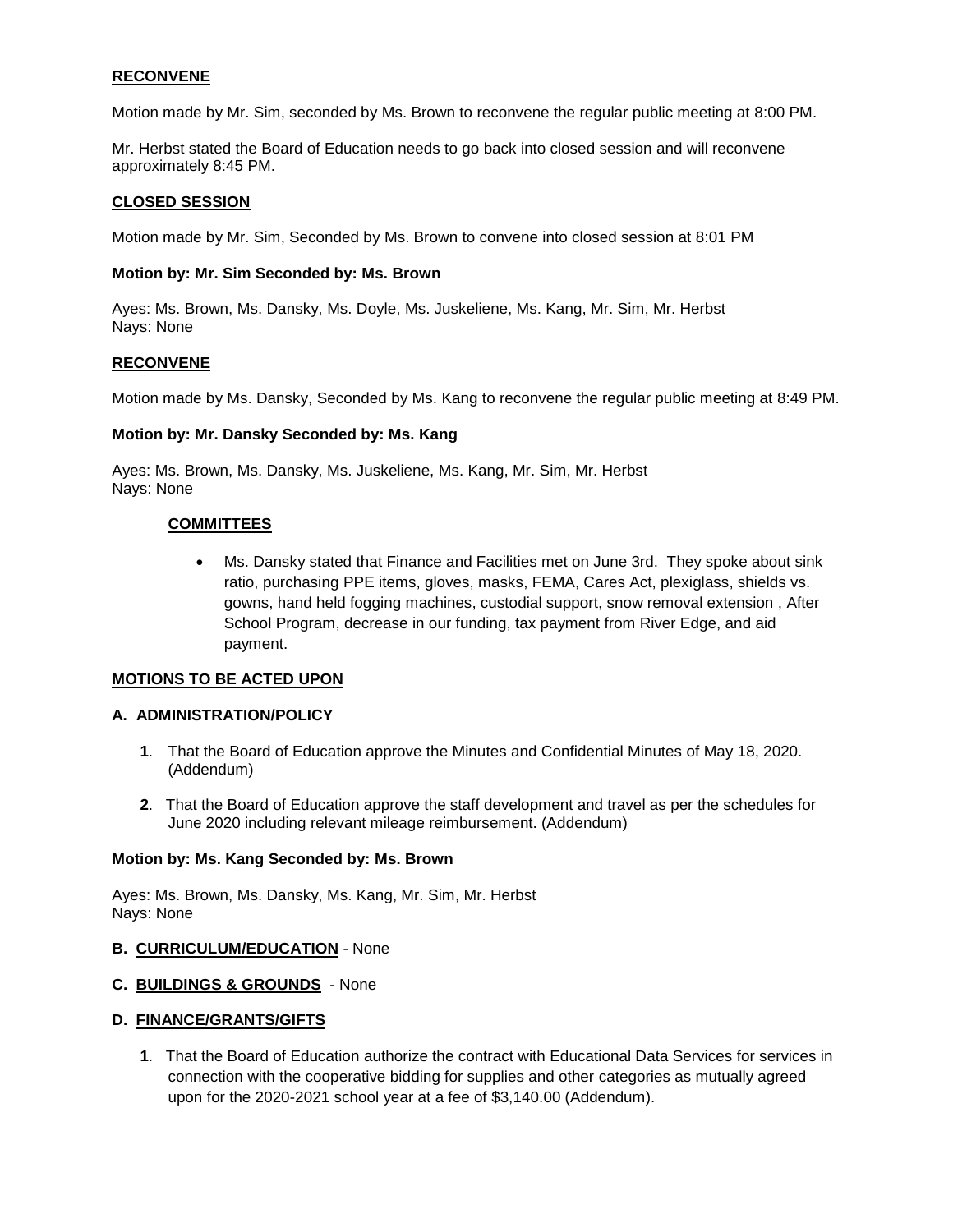**2**. That the Board of Education approve the acceptance and submission of the application for the SFY 2021 IDEA-B Grant as follows:

| <b>Basic IDEA Grant</b> | \$242.488 | Pre-School Idea Grant \$18,023 |                |
|-------------------------|-----------|--------------------------------|----------------|
| Basic Non-Public        | \$227,227 | Pre-School Non-Public          | - 0            |
| Total                   | \$469.715 |                                | Total \$18,023 |

#### **Motion by: Ms. Brown Seconded by: Mr. Sim**

Ayes: Ms. Brown, Ms. Dansky, Ms. Kang, Mr. Sim, Mr. Herbst Nays: None

### **E. PERSONNEL**

- **1**. That the Board of Education, with the recommendation of the Superintendent, approve Jessica Jablin, Teacher, starting September 1, 2020 through June 30, 2021, BA, Step 3.
- **2**. That the Board of Education, with the recommendation of the Superintendent, approve Bianca Kim, Teacher, starting September 1, 2020 through June 30, 2021, MA, Step 2.
- **3**. That the Board of Education, with the recommendation of the Superintendent, approve Katelyn Mills, Teacher, starting September 1, 2020 through June 30, 2021, MA, Step 2.
- **4**. That the Board of Education, with the recommendation of the Superintendent approve Alrick Douglas, Leave Replacement Pupil Assistance Counselor, effective on September 1, 2020 through June 30, 2021, MA, Step 3.
- **5**. That the Board of Education, with the recommendation of the Superintendent, approve the employment of Tenured Staff in the REEA for the 2020-2021 school year as per the list on file in the District Office.
- **6**. That the Board of Education, with the recommendation of the Superintendent, approve the employment of Non-tenured Staff in the REEA for the 2020-2021 school year as per the list on file in the District Office.
- **7**. That the Board of Education, with the recommendation of the Superintendent, approve the employment of Tenured Administrators for the 2020-2021 school year.

| Denise Heitman | Principal                             |
|----------------|---------------------------------------|
| Michael Henzel | Principal                             |
| Rosemary Kuruc | <b>Supervisor of Special Services</b> |

**8**. That the Board of Education, with the recommendation of the Superintendent, approve the employment of the following Non-tenured Administrator for the 2020-2021 school year.

Eric James Assistant Principal

**9**. That the Board of Education, with the recommendation of the Superintendent, approve the employment of Tenured Supervisors for the 2020-2021 school year.

> Christine Moran AnneMarie Spiegel

**10**. That the Board of Education, with the recommendation of the Superintendent, approve the employment of a Non-tenured Supervisor until September 17, 2020 and as a Tenured Supervisor as of September 18, 2020 through the remainder of the 2020-2021 school year.

Nevin Werner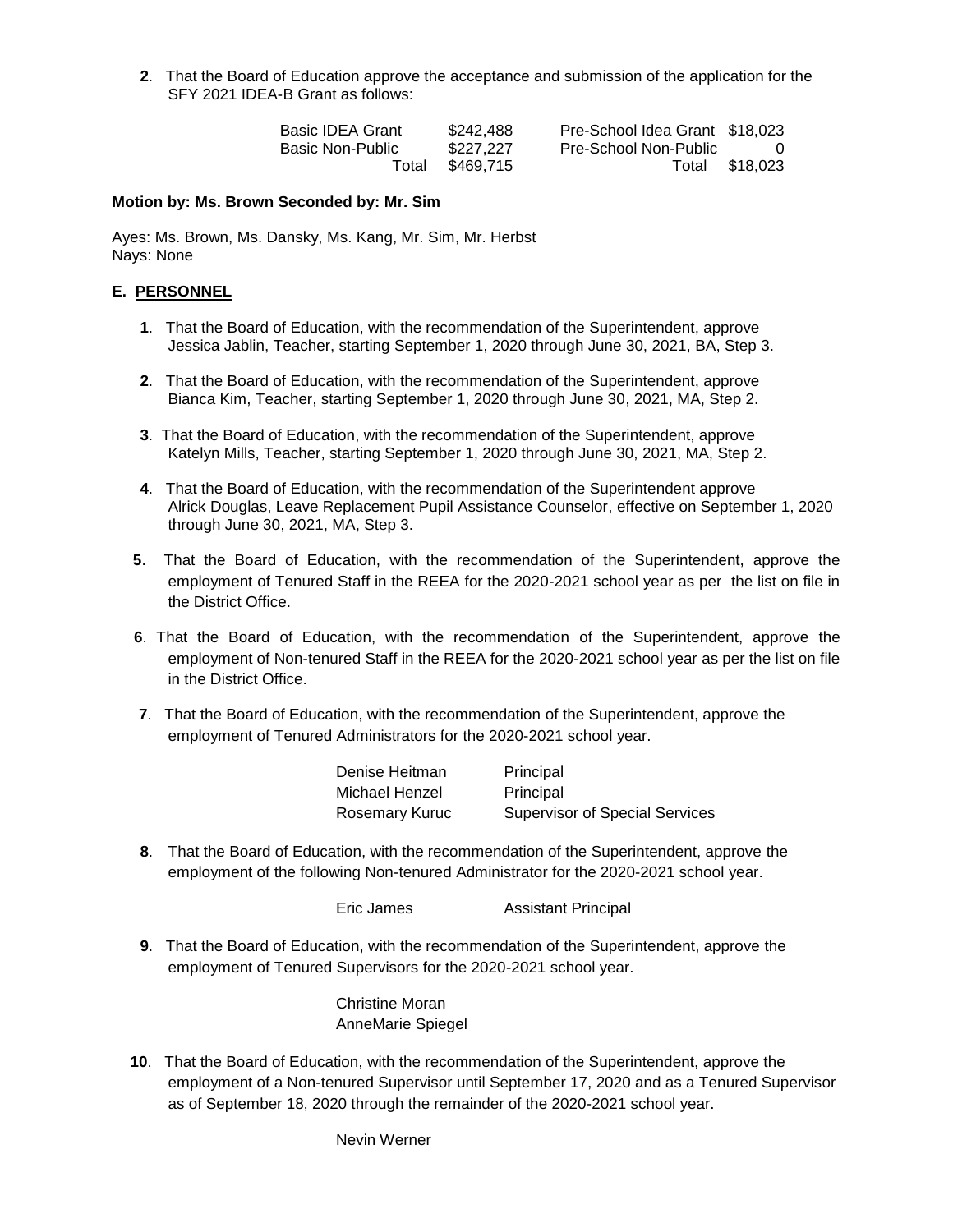- **11**. That the Board of Education approve \$1,750.00 compensation for Chris Armen, for partial responsibilities for the summer W.I.N. Academy.
- **12**. That the Board of Education rescind Heather Rothschild as Clerical Assistant at a stipend of \$1,250 for the Summer Enrichment 2020 Program.

# **Motion by: Mr. Sim Seconded by: Ms. Dansky**

Ayes: Ms. Brown, Ms. Dansky, Ms. Kang, Mr. Sim, Mr. Herbst Nays: None

**13**. That the Board of Education postpone until June 17, 2020 the approval of the Job Description for the School Mental Health Clinician. (Addendum)

# **Motion by: Ms. Dansky Seconded by: Ms. Brown**

Ayes: Ms. Brown, Ms. Dansky, Ms. Kang, Mr. Sim, Mr. Herbst Nays: None

- **14**. That the Board of Education, with the recommendation of the Superintendent, approve Mary Bosco, Interim Supervisor for the River Edge School effective July 1, 2020, until a leading Administrator is employed.
- **15**. That the Board of Education, with the recommendation of the Superintendent, approve a Maternity/Disability leave of absence for Stephanie Rosenblum to commence on or about, October 12, 2020 through December 1, 2020, followed by a State/Federal Family leave of absence to commence on or about, December 2, 2020, through March11, 2021.
- **16**. That the Board of Education, with the recommendation of the Superintendent, approve Tiffany Petzinger, Academic Interventionist, starting September 1, 2020 through June 30, 2021, MA, Step 6.
- **17**. That the Board of Education accept, with regret, the resignation of Samantha Cedeno, Secretary to the Director at Region V, effective June 30, 2020.
- **18**. BE IT RESOLVED by the River Edge Board of Education (hereinafter referred to as the "Board") as follows:
	- 1. The Board hereby approves the request for a medical leave of absence by an employee whose name is on file in the Superintendent's office with pay through the close of business on December 31, 2020.
	- 2. The terms, stipulation and conditions of the Separation of Employment Agreement annexed to this Resolution, are hereby adopted and approved by the Board of Education. The Board President and School Business Administrator/Board Secretary are hereby authorized and directed to execute the attached Separation of Employment Agreement, and any other documents necessary to effectuate same.
- **19**. That the Board of Education accept, with regret, the retirement of Nural Islam, Custodian effective December 31, 2020.

### **Motion by: Mr. Sim Seconded by: Ms. Brown**

Ayes: Ms. Brown, Ms. Dansky, Ms. Doyle, Ms. Kang, Mr. Sim, Mr. Herbst Nays: None